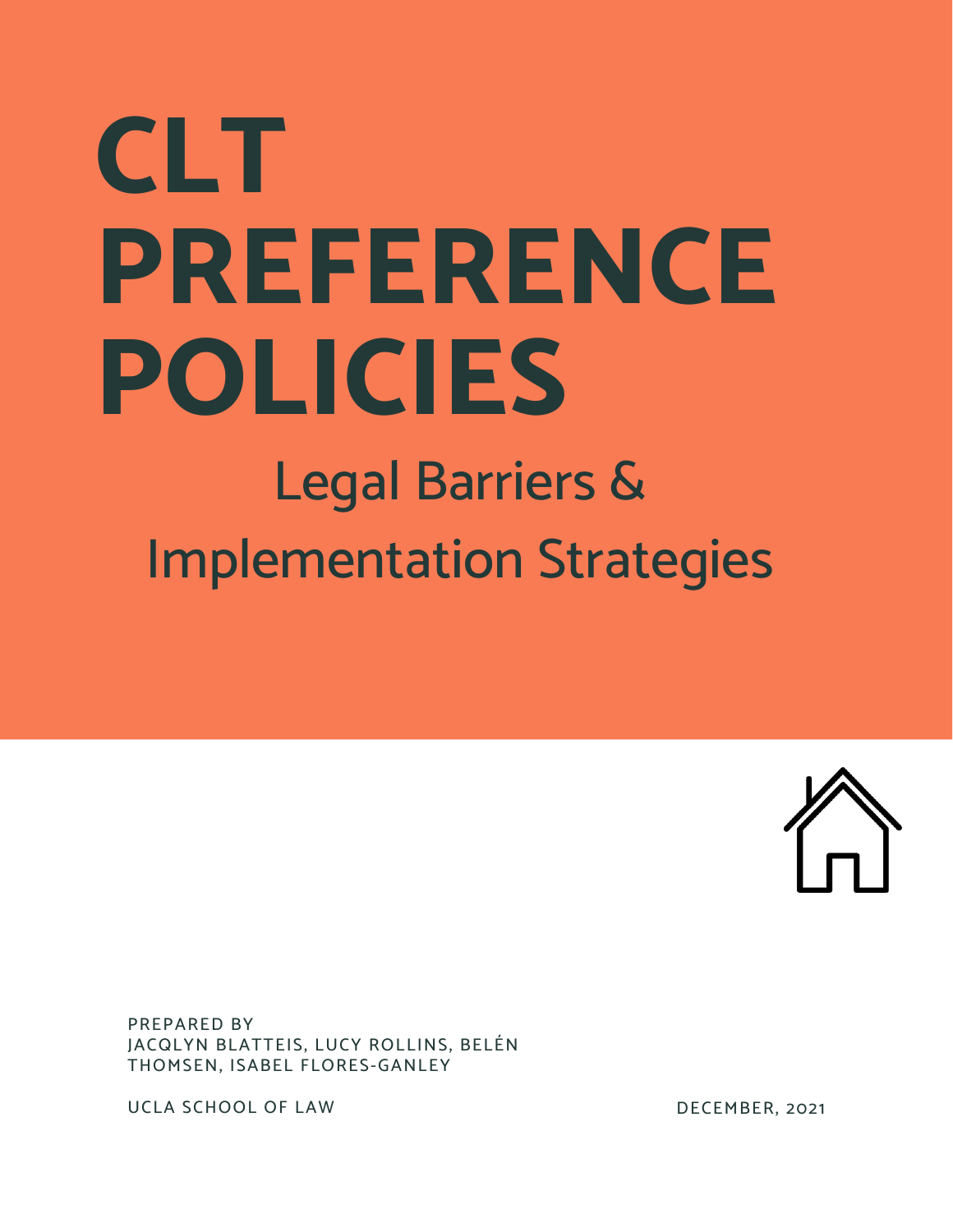## **Disclaimer**

This report was prepared by Jacqlyn Blatteis, Isabel Flores-Ganley, Lucy Rollins, and Belén Thomsen as part of a seminar at UCLA School of Law. This report is meant to provide general information. This document is not all-inclusive and is not intended to provide any individual or entity with specific legal advice. For more detailed information, readers are encouraged to obtain legal advice from their own legal counsel.

## **Introduction**

Our team met with Community Land Trusts across California to learn about the preference policies they are hoping to implement and the pushback they have received. This report is intended to provide CLTs with information needed to respond to stakeholders resisting preference policies, such as local governments that contribute to CLT funding, and to help CLTs design their policies in ways that mitigate potential legal challenges.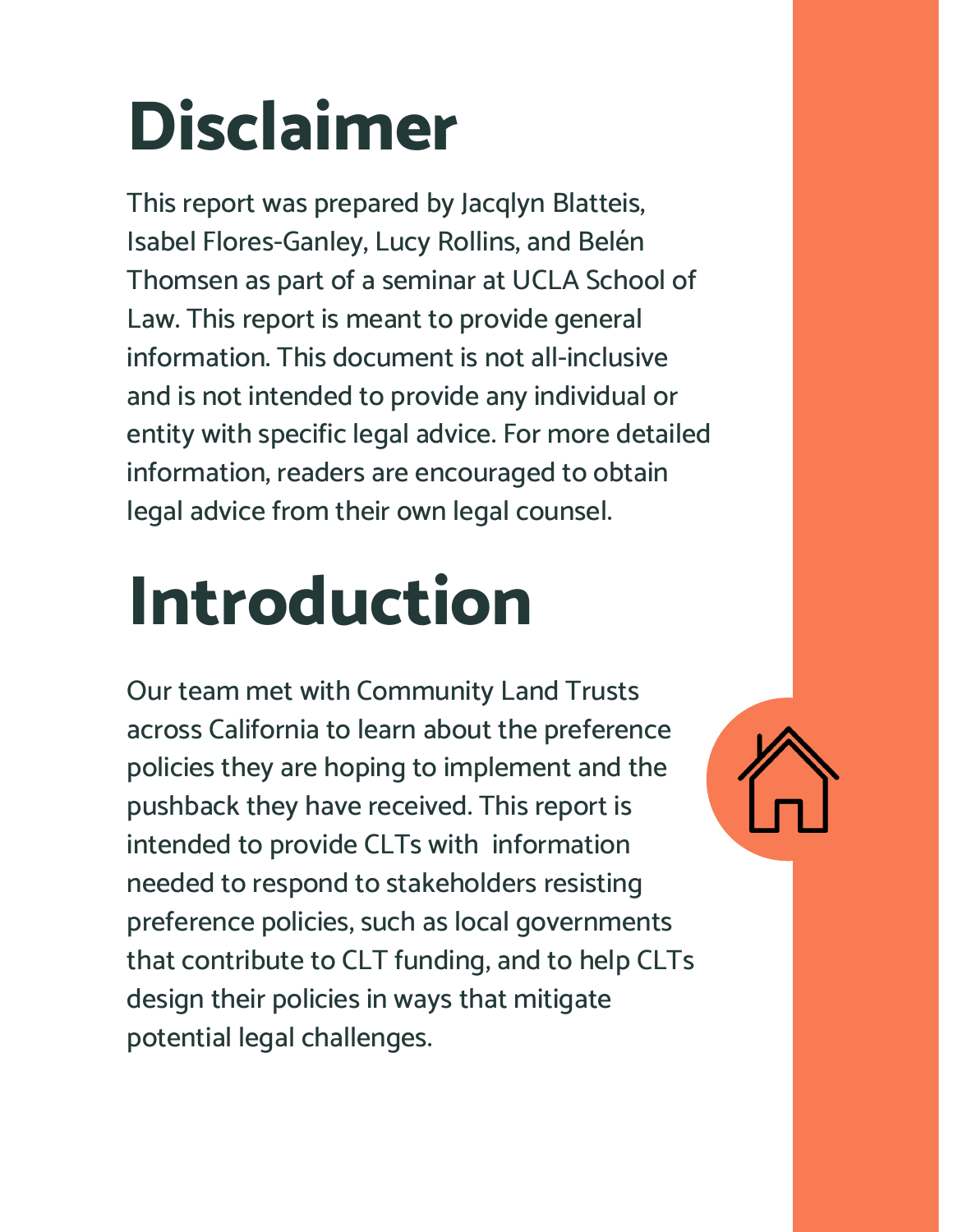#### **Overview:**

**Housing preference policies are not per se unlawful.** Meaning, they are not inherently illegal.

However, preference policies have a complex legal history because, in the past, they have been used to exclude minority communities from white suburban enclaves. To date, courts have almost exclusively evaluated the legality of exclusionary policies. There is sparse litigation on preference policies that are meant to remedy the harmful effects of displacement. Therefore, courts will likely use the same framework they have used in exclusionary policy cases to evaluate future preference policy cases. Hopefully, courts will eventually adopt a different framework for preference policies that mitigate displacement.

This means it is important for advocates to understand the basis for common legal challenges brought against preference policies (namely, the Fair Housing Act) and to design policies accordingly to mitigate their potential legal risk. Additionally, the FHA has a mandate which protects policies that "Affirmatively Further Fair Housing." This offers a powerful legal tool for anti-displacement preference policies to withstand legal challenges in court.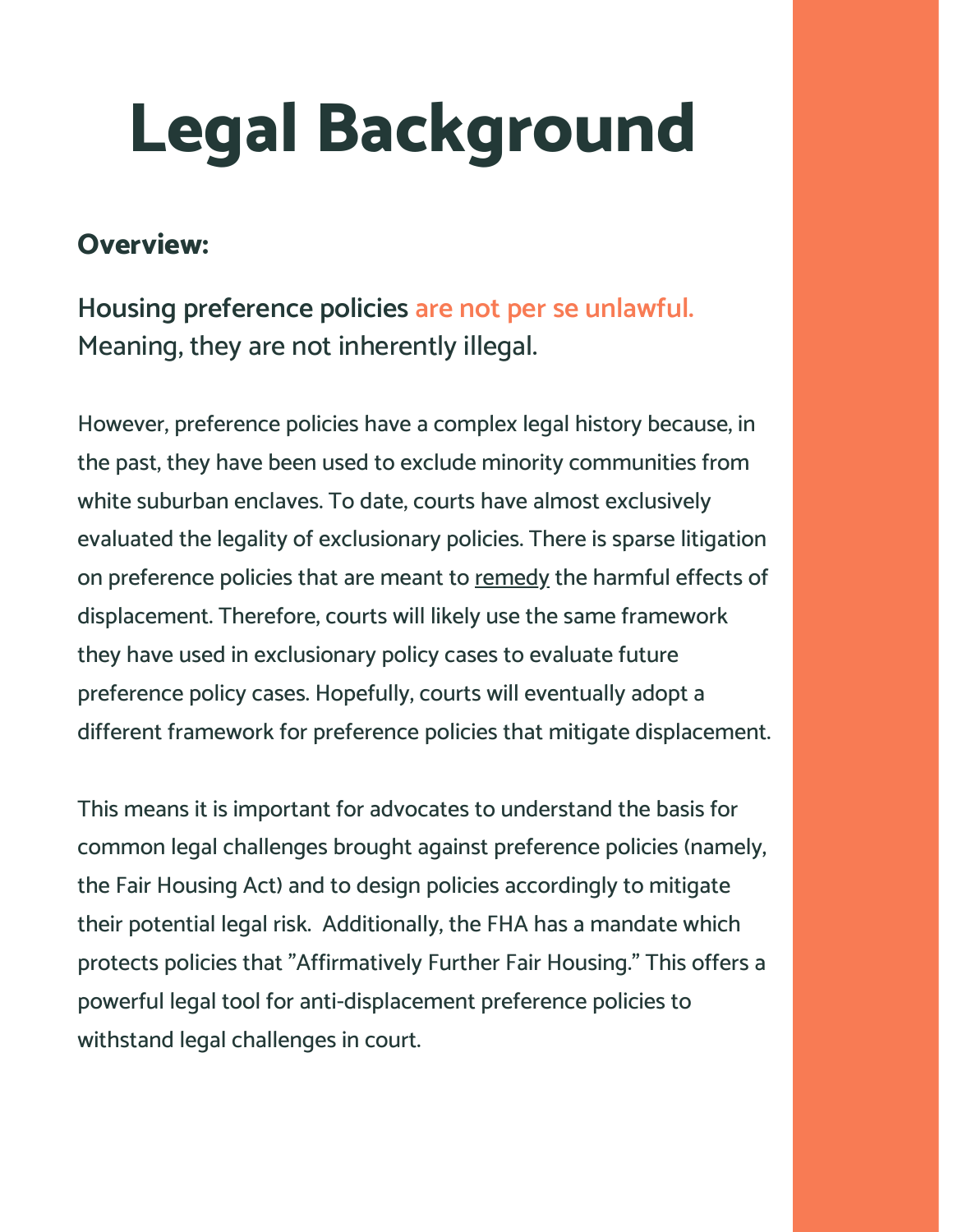#### **The Fair Housing Act:**

Housing preference policies are most commonly challenged as violations of the Fair Housing Act (FHA).

> Enacted as part of Title VIII of the Civil Rights Act of 1968, the FHA prohibits discrimination in the purchase, sale, rental, advertising, and financing of housing --public or private--on the basis of race, color, national origin, religion, sex, familial status, and disability.

- Two types of claims can be brought under the FHA:
	- Disparate impact discrimination claims (far more common)  $\circ$
	- Intentional discrimination claims  $\circ$
- **Disparate impact claims** may be brought against a policy or practice that has a "disparate impact" on individuals belonging to a protected group, which means that it "creates, increases, reinforces, or perpetuates segregated housing patterns." A policy that has a disparate impact may nonetheless be lawful if it is found "necessary to achieve a valid interest" that could not be served by an available alternative practice with a less discriminatory impact.
- **Intentional discrimination claims** have been brought less frequently against housing preferences because the plaintiff must show intent to discriminate, which is often hard to prove. Thus, preference policies that are facially neutral (meaning without express race-conscious intent) are best suited to withstand these claims.
	- That being said, New York's Community Preference Policy is currently being challenged under both disparate impact and intentional discrimination theories in the ongoing lawsuit, Winfield v. City of New York.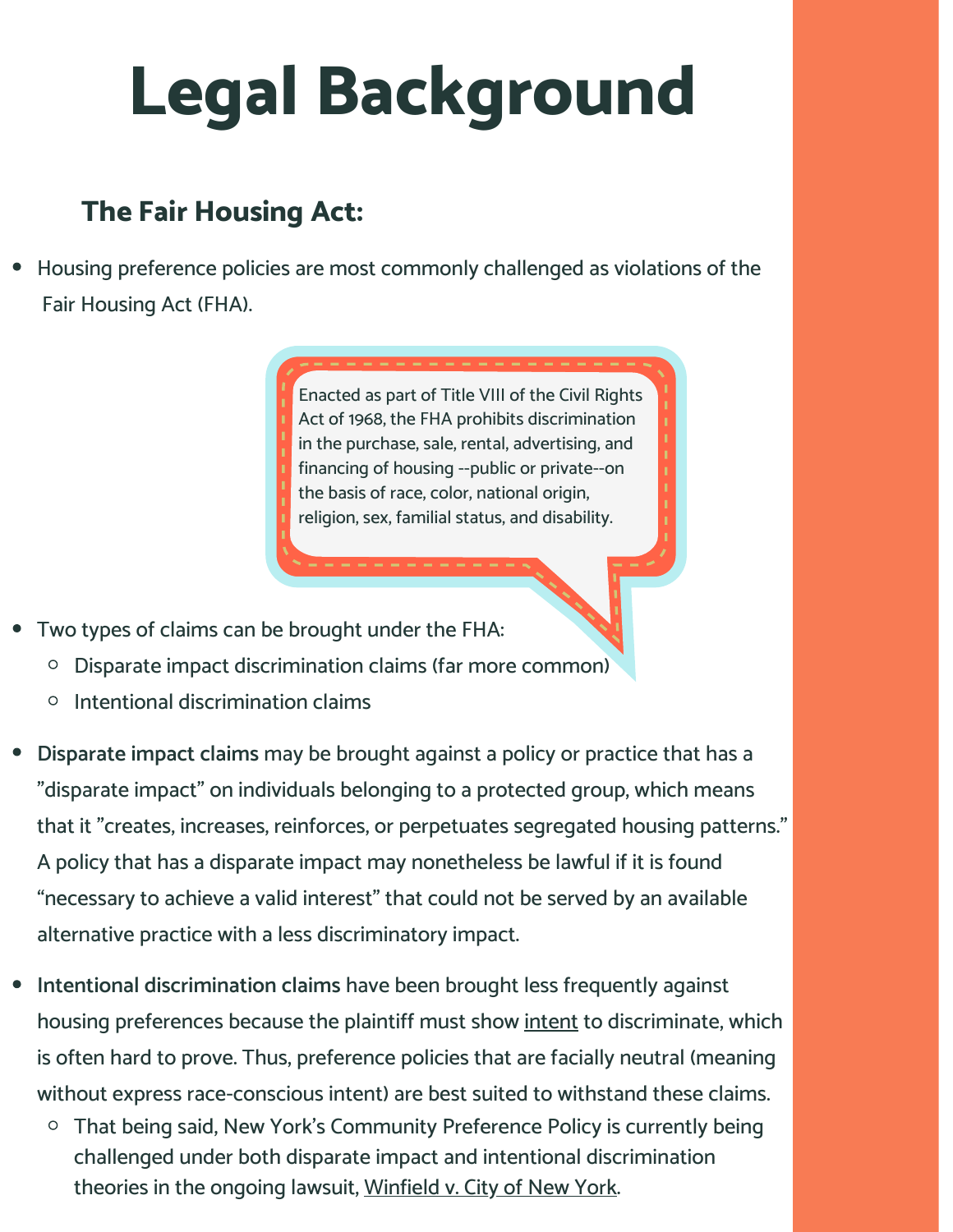#### **FHA Disparate Impact Claims**

- In light of Congress's widely recognized intent to promote racial integration in enacting the FHA, legal challenges may allege that preference policies violate the law by perpetuating segregation in areas in which they are implemented.
- As a result, preferences based on residency are susceptible to disparate impact claims if they are implemented in an already segregated neighborhood, as they may be found to perpetuate existing segregated housing patterns.
- However, policies that preference applicants who reside in neighborhoods undergoing extreme displacement pressure based on census tract data are likely more legally viable than specific neighborhood-level preferences.
- HUD has tacitly endorsed this through its initial denial and subsequent approval of San Francisco's Neighborhood Resident Housing Preference. (see p. 9).



**displacement pressure, supported by census data**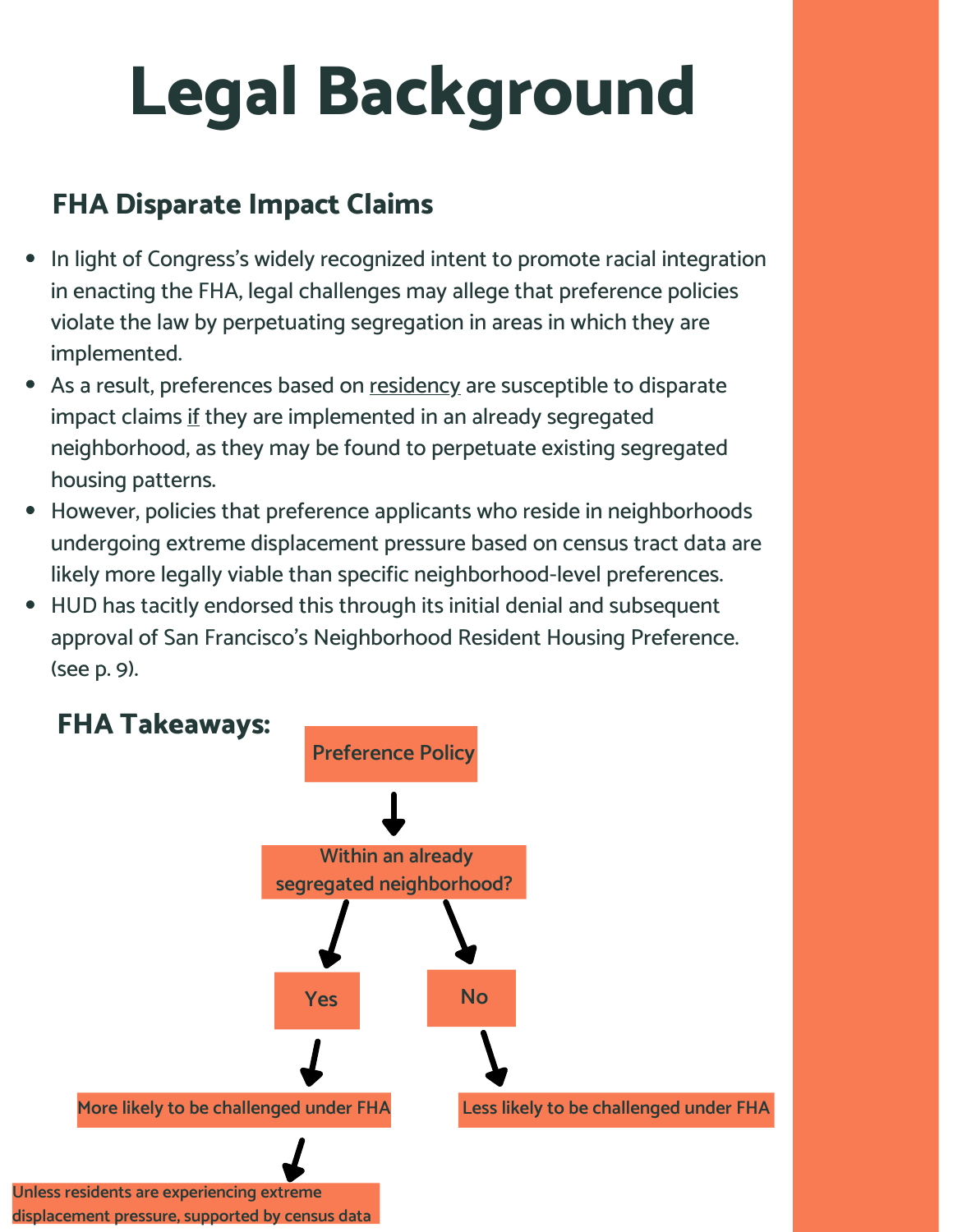#### **FHA's "Affirmatively Further" Mandate:**

The FHA's AFFH mandate can be used to distinguish anti-displacement preference policies from their exclusionary historical counterparts.

The FHA imposes a powerful obligation on federal agencies and federal funding recipients to "affirmatively further" the purposes of the FHA. According to HUD's interim final rule, published in June 2021, its funding recipients must take proactive steps to "remedy fair housing issues such as racially segregated neighborhoods, lack of housing choice, and unequal access to housing-related opportunities." California codified its own commitment to affirmatively furthering fair housing into state law in 2018, known as AB 686.

Thus, in response to legal challenges which allege that anti-displacement preference policies contravene the purposes of the FHA, proponents may assert that preference policies support the AFFH mandate because they are inclusionary. Preference policies mitigate the harmful effects of gentrification-induced displacement and preserve racial and socioeconomic diversity in communities, which is legal under the AFFH mandate.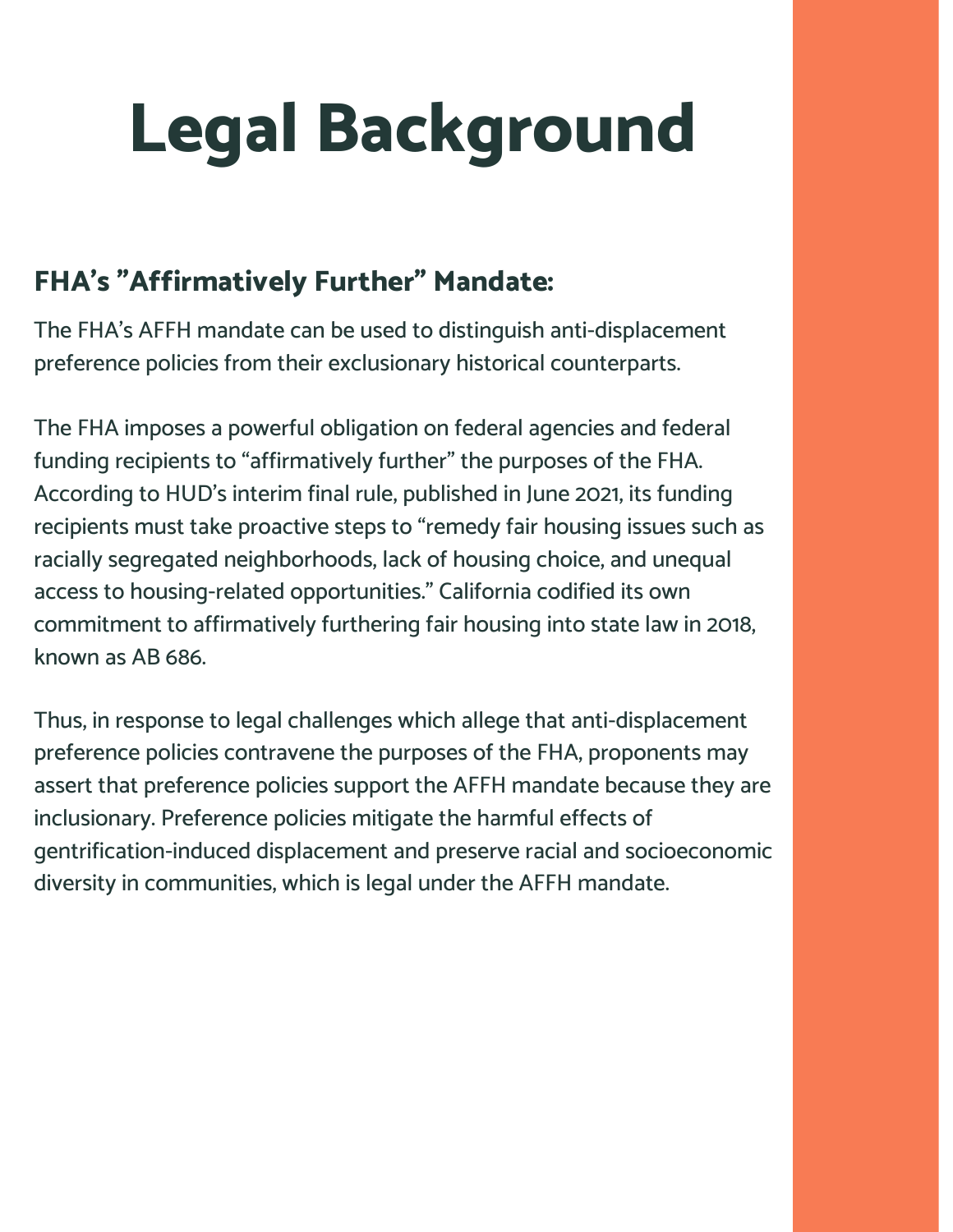#### **Occupational Preference Policies:**

Occupational preference policies have been successfully implemented by some local governments, and their legality has been subject to far less judicial scrutiny than residency preferences.

Legal scholars anticipate that the main legal risk posed by occupational preferences will arise in jurisdictions that, in addition to the FHA's protected classes, prohibit discrimination on the basis of some sources of income.

**California has codified source of income as a protected class under the Fair Employment and Housing Act**, which means that housing providers cannot discriminate against individuals because they use any form of a federal, state, or local housing subsidy to assist with paying rent. Thus, occupational preferences may conflict with source of income protections if housing providers deny fully qualified applicants who have government housing subsidies while favoring others based on occupation. To best avoid legal challenges, occupational preference policies should be designed to mitigate the risk that in prioritizing specific occupations, other members of protected classes (like source of income and the groups protected by the FHA) are not disparately impacted by the preference policy.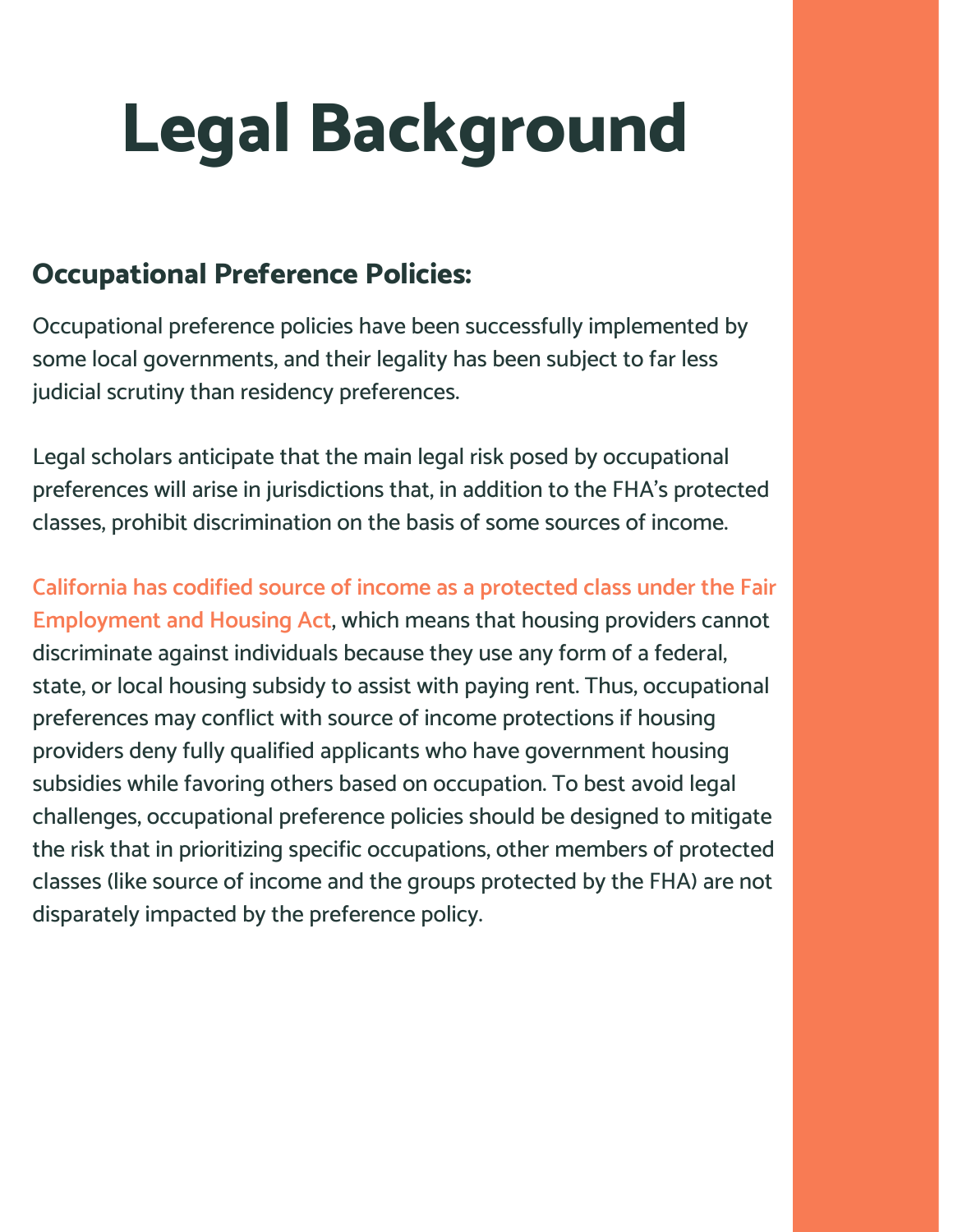## **Preference Policies in the Real World**

### Residency Preferences

#### **NEW YORK CITY**

NYC'S "Community Preference Policy" dedicates 50% of units in each affordable housing development for residents who already live in the community where the affordable housing unit is located. The residency preference policy is in response to an urgent shortage of housing and an effort to mitigate displacement of low-and-moderate-income families from their neighborhoods.

#### **SAN FRANCISCO**

San Francisco City uses a lottery. When a developer sets aside several units to sell/rent at an affordable rate, the units are distributed to low-income applicants based on a lottery. There are eight different preference categories and a general lottery. When one applies to be a part of the general lottery, they can also apply to the preference category that they qualify for. For example, there's a "live or work in San Francisco" preference and a "displaced tenant housing" preference. The available units are allotted to those in the general lottery and those who qualify for the preferences, and residency is chosen based upon a lottery.

#### **AUSTIN**

The Guadalupe Neighborhood Development Corporation (GNDC) started in Guadalupe in Austin, Texas. The neighborhood was historically a community of color, with a predominantly Mexican American population. Through the 1970s and 1980s, the area suffered from rapid deterioration, population loss, and large-scale redevelopment pressures. In the 1980s, community leaders rallied to create a CLT where low-income residents and former residents with generational ties to the area served by GNDC received priority placement for affordable housing and homeownership opportunities.

#### **SEATTLE**

Seattle's residency preference model is a set of guidelines created in an attempt to protect long established ethnic enclaves, mainly the Central District (a historically Black area) from gentrificationinduced displacement. Under this system, housing developers using city funding may, but are not required to, follow the City's [Community](https://www.seattle.gov/Documents/Departments/Housing/Programs%20and%20Initiatives/Community%20Preference/Community%20Preference%20Guideline.pdf) Preference Guidelines to design preference policies in order to protect neighborhoods the city has identified as having high displacement risk for low-income communities & communities of color.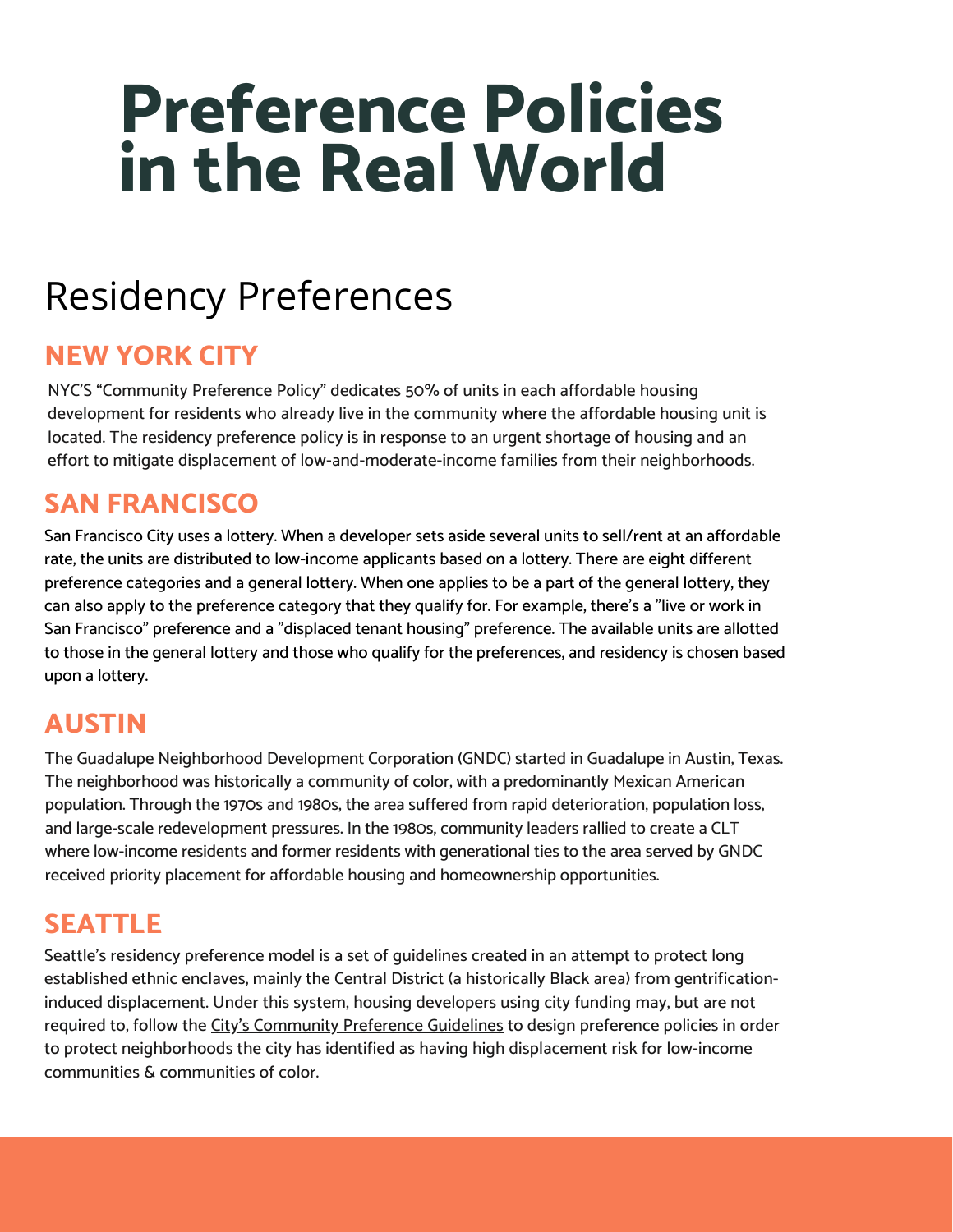## **Preference Policies in the Real World**

#### **PORTLAND**

Portland issued a housing policy known as the "N/NE Strategy," intended to stop the effects of gentrification in historically Black neighborhoods. The policy created a preference point system for former residents who were displaced after the implementation of the city's urban renewal plans.

## Occupational Preferences

#### **SCHOOL TEACHERS**

In 2016, California approved the Teacher Housing Act (AB 3308) to facilitate the acquisition, construction, rehabilitation, and preservation of affordable housing restricted to teachers or school district employees to address the teacher and housing shortages demands. This law expressly permits recipients of state funds or tax credits to restrict occupancy to teachers and school employees. One such project is currently under way in Daly City, in connection to the Jefferson Union School District.

#### **ARTISTS**

Under the Federal Internal Revenue Code, housing developers financed by federal tax credits (Federal Low Income Housing Tax Credits) are expressly allowed to orient their projects to those who are involved in artistic or literary activities. However, this regulation does not preclude the applicability of the FHA. In practice, a housing developer may design a project for artists but only to the extent of a threshold number of units.

Artspace Housing Affordable Projects is non-profit organization that has developed 49 projects in different states of the country under this regulation.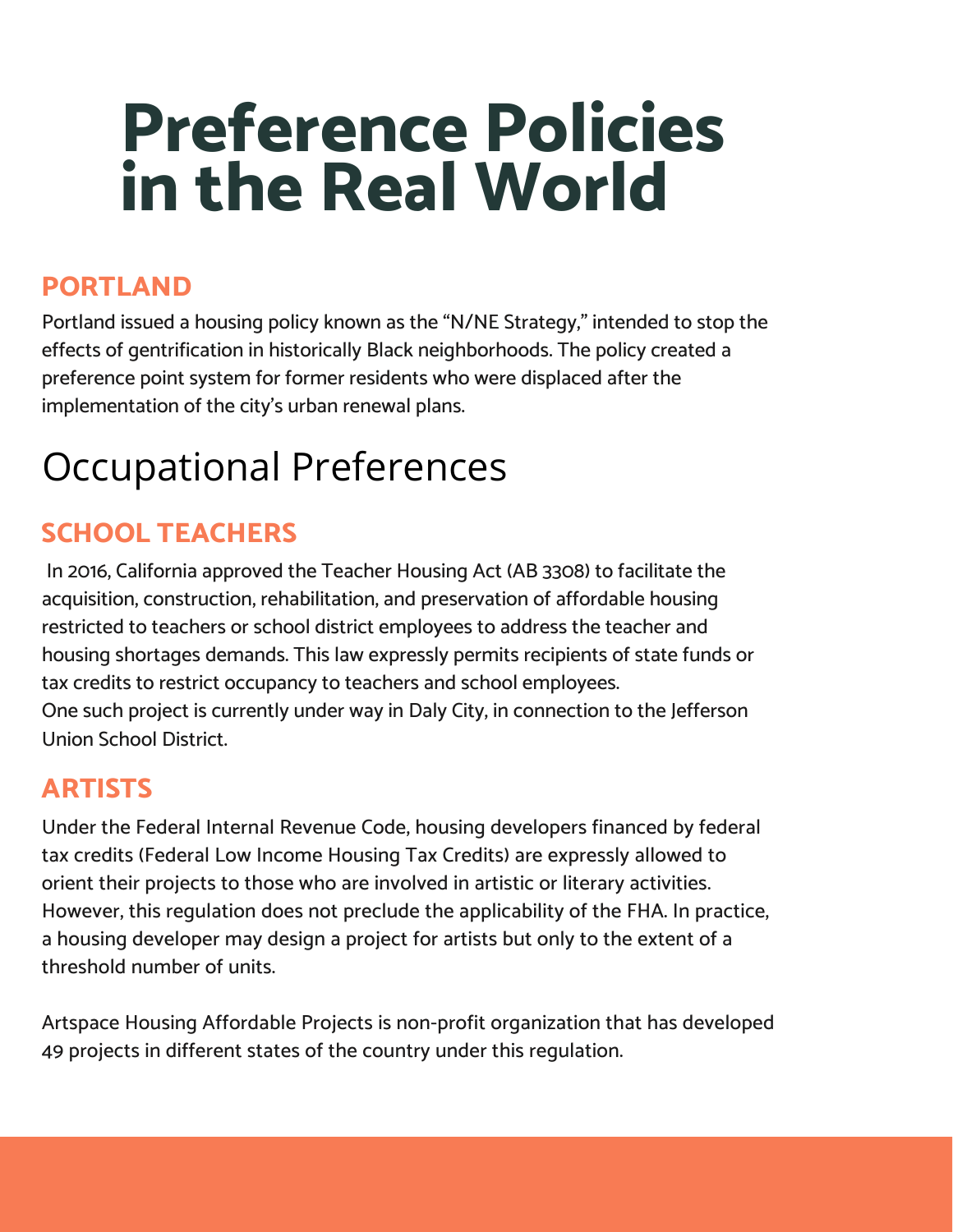## Common Themes

In analyzing the above examples of preference policies there are a few important commonalities we have identified.



Residency preferences offer a way to prioritize specific racial demographics, without incorporating an express race-conscious element.



All the residency preference policies studied restrict the number of units to which the preference policy applies, while the rest of their units are usually assigned by lottery systems.



Occupational preferences seem to have a stronger basis for legal support and thus may raise a lower risk of legal challenges.

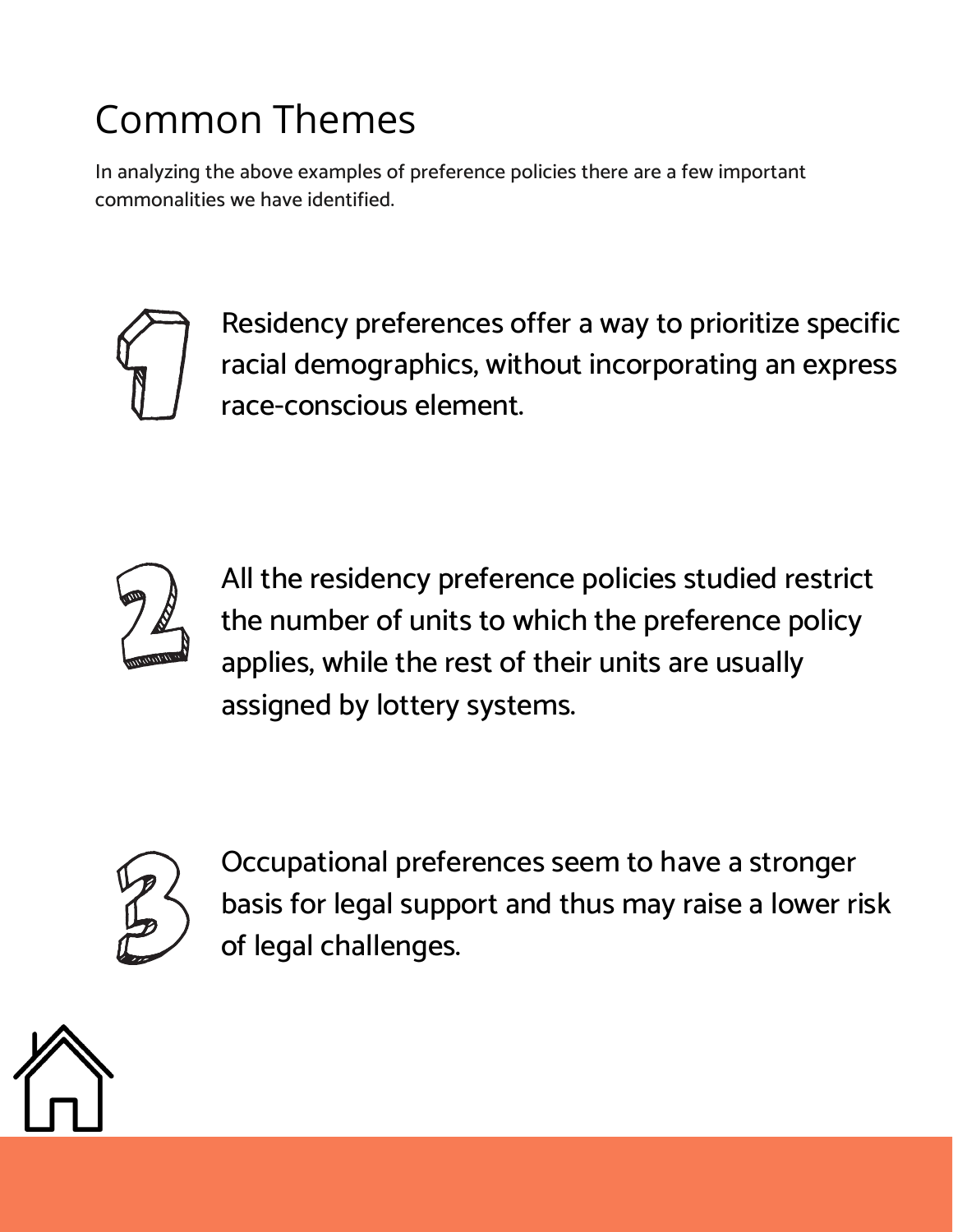# **Potential Solutions**

#### **Narrowly Tailor Preferences**

Apply the preference to a smaller portion of units: if you want to implement a preference, it is advisable to apply the preference to a portion of your available units, while making the rest of the units available more broadly. For example, an occupational preference could be given to only 40% of your units.

Treat the preference as a "plus factor": this is the terminology used for affirmative action, where race can be examined as a plus factor, enhancing a candidate's contribution to diversity without the factor of race being decisive. Similarly, a policy could treat a preference type as an enhancing factor without it being determinative of the applicant's residency. This strategy should be detailed in the CLT's applicant selection policy.

Use a lottery system: as detailed above, San Francisco City uses a lottery system, which has been approved by HUD. The randomization would likely be helpful to show that there is no underlying segregationist motive.